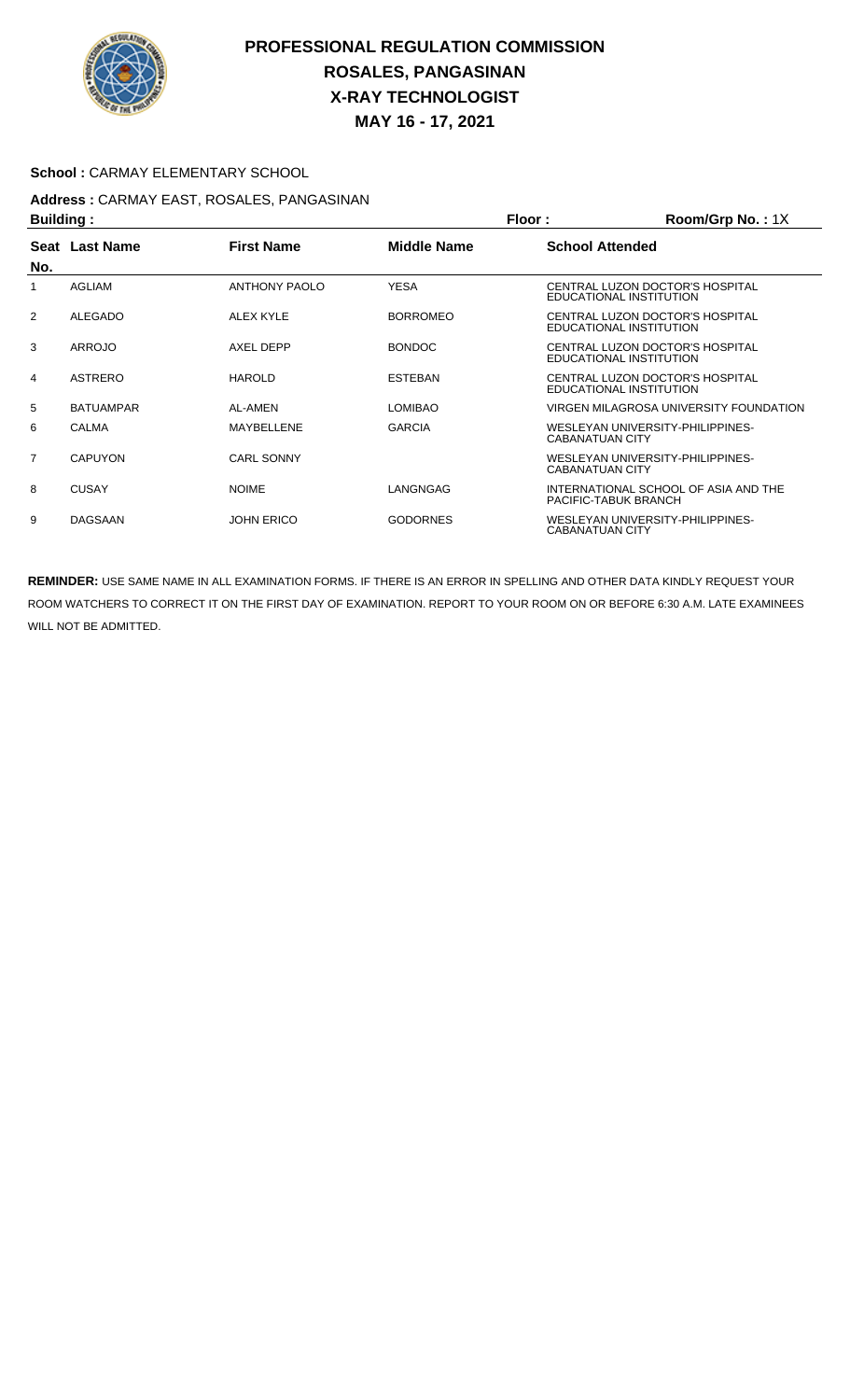

# **PROFESSIONAL REGULATION COMMISSION ROSALES, PANGASINAN X-RAY TECHNOLOGIST MAY 16 - 17, 2021**

### School : CARMAY ELEMENTARY SCHOOL

## **Address :** CARMAY EAST, ROSALES, PANGASINAN **Building : Building : Room/Grp No. : 2X**

| <b>Dununiy.</b> |                    |                    |                    | .<br>$\mathbf{N}$                                            |
|-----------------|--------------------|--------------------|--------------------|--------------------------------------------------------------|
| No.             | Seat Last Name     | <b>First Name</b>  | <b>Middle Name</b> | <b>School Attended</b>                                       |
|                 | <b>DELA CRUZ</b>   | <b>MARVILY</b>     | <b>REYES</b>       | CENTRAL LUZON DOCTOR'S HOSPITAL<br>EDUCATIONAL INSTITUTION   |
| 2               | <b>DIMATALO</b>    | <b>JOSHUA</b>      | CARIÑO             | CENTRAL LUZON DOCTOR'S HOSPITAL<br>EDUCATIONAL INSTITUTION   |
| 3               | <b>ENCARNACION</b> | CHRIST JOHN        | ANICETO            | WESLEYAN UNIVERSITY-PHILIPPINES-<br>CABANATUAN CITY          |
| 4               | <b>ESTA</b>        | <b>JONEIL</b>      | <b>BULFA</b>       | WESLEYAN UNIVERSITY-PHILIPPINES-<br><b>CABANATUAN CITY</b>   |
| 5               | <b>GERMINO</b>     | <b>REYNOLD</b>     | <b>SIBAL</b>       | DR. GLORIA D. LACSON FOUNDATION COLLEGES.<br>INC-NUEVA ECIJA |
| 6               | <b>GONZALES</b>    | <b>JHON PAULO</b>  | <b>ESMABE</b>      | WESLEYAN UNIVERSITY-PHILIPPINES-<br>CABANATUAN CITY          |
| $\overline{7}$  | <b>MAGAT</b>       | <b>JOANA MARIE</b> | CANGMAONG          | VIRGEN MILAGROSA UNIVERSITY FOUNDATION                       |
| 8               | <b>MILLO</b>       | GERRY JR.          | <b>SALITA</b>      | CENTRAL LUZON DOCTOR'S HOSPITAL<br>EDUCATIONAL INSTITUTION   |
| 9               | <b>NECIDA</b>      | RHONEIL-JO         | <b>IGNACIO</b>     | URDANETA COLLEGE OF TECHNOLOGY                               |

**REMINDER:** USE SAME NAME IN ALL EXAMINATION FORMS. IF THERE IS AN ERROR IN SPELLING AND OTHER DATA KINDLY REQUEST YOUR ROOM WATCHERS TO CORRECT IT ON THE FIRST DAY OF EXAMINATION. REPORT TO YOUR ROOM ON OR BEFORE 6:30 A.M. LATE EXAMINEES WILL NOT BE ADMITTED.